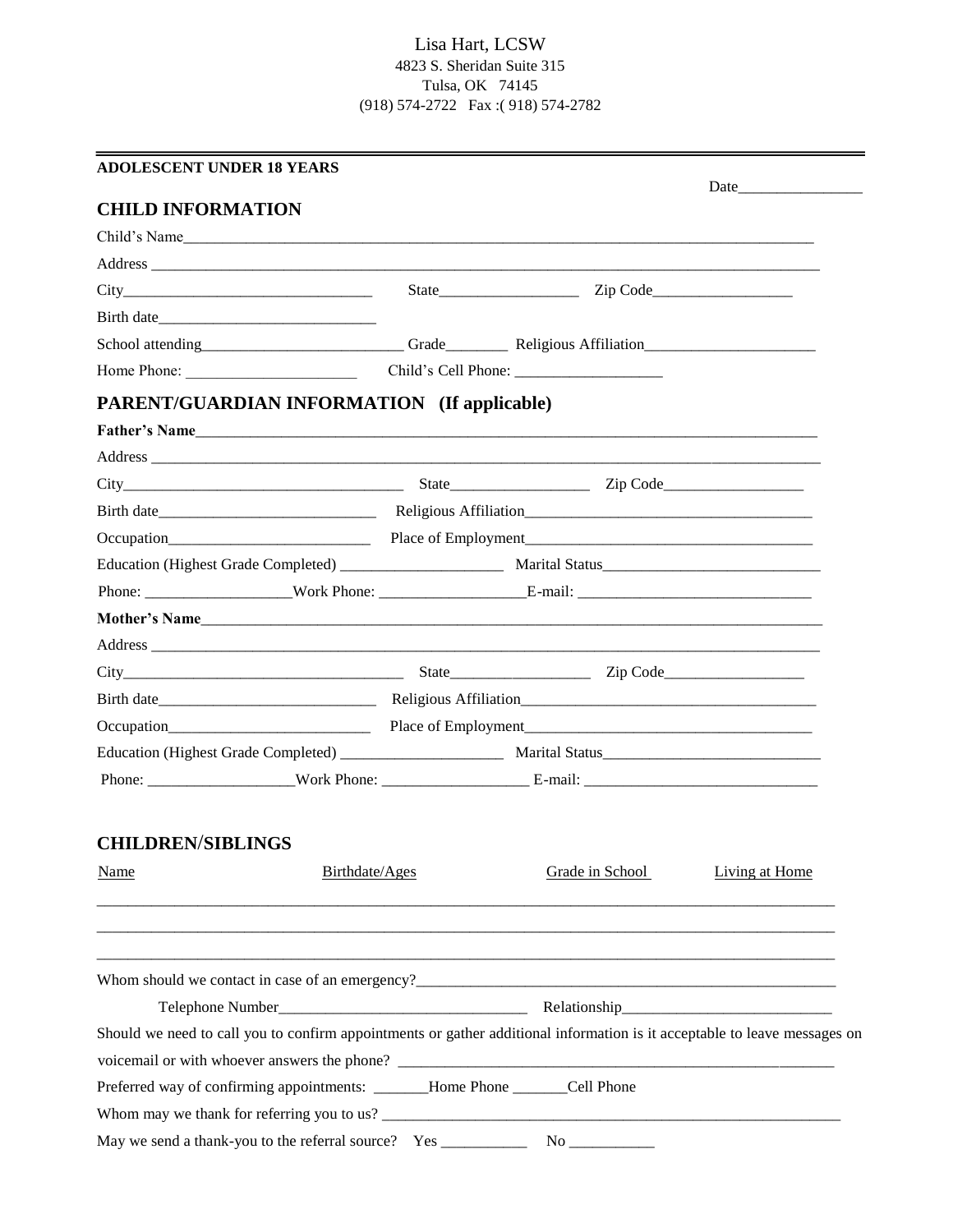**\_\_\_\_\_\_\_\_\_\_\_\_\_\_\_\_\_\_\_\_\_\_\_\_\_\_\_\_\_\_\_\_\_\_\_\_\_\_\_** 

| 1.            |                                                               |                                                                                                                                                                                                         |                               |  |  |  |
|---------------|---------------------------------------------------------------|---------------------------------------------------------------------------------------------------------------------------------------------------------------------------------------------------------|-------------------------------|--|--|--|
|               |                                                               |                                                                                                                                                                                                         |                               |  |  |  |
| 2.            | How do you think we can best assist you?                      |                                                                                                                                                                                                         |                               |  |  |  |
| 3.            | Who is your child's personal physician?                       |                                                                                                                                                                                                         |                               |  |  |  |
| 4.<br>5.      | Please describe any physical disabilities or health problems. |                                                                                                                                                                                                         |                               |  |  |  |
| 6.            | Please list any medications your child is now taking.         |                                                                                                                                                                                                         |                               |  |  |  |
| 7.            |                                                               | Please describe any additional information that might be helpful in our understanding of the problem.                                                                                                   |                               |  |  |  |
| 8.            |                                                               | Describe the type and frequency of your child's exercise.                                                                                                                                               |                               |  |  |  |
| 9.            |                                                               | Has your child received psychiatric help or psychological counseling before? (Circle)YES NO<br>If yes, with whom and dates?<br>check any of the following symptoms/problems that pertain to your child: | <b>Please</b>                 |  |  |  |
|               | $\Box$ Fears or phobias                                       | $\Box$ Suicidal thoughts                                                                                                                                                                                | $\Box$ Self control $\Box$    |  |  |  |
|               | $\Box$ Shyness                                                | $\Box$ Lack of ambition                                                                                                                                                                                 | Headaches                     |  |  |  |
|               | $\Box$ Having to do things                                    | <b>Blocked</b> emotions<br>п                                                                                                                                                                            | $\Box$ Stomach Problems       |  |  |  |
|               | over and over                                                 | Tiredness<br>п                                                                                                                                                                                          | <b>Bowel Problems</b><br>П.   |  |  |  |
|               | $\Box$ Intrusive thoughts                                     | "Up-and-down"<br>□                                                                                                                                                                                      | $\Box$ Health Problems $\Box$ |  |  |  |
|               | $\Box$ Making decisions                                       | feelings                                                                                                                                                                                                | Weight                        |  |  |  |
|               | $\Box$ Need to be in control                                  | $\Box$ Lack of Energy                                                                                                                                                                                   | $\Box$ Sexual Problems        |  |  |  |
| of everything | $\Box$ Loss/Increased Appetite                                | $\Box$ Alcohol or drug use                                                                                                                                                                              |                               |  |  |  |
|               | $\Box$ Nightmares                                             | Sleep problems<br>□                                                                                                                                                                                     | $\Box$ Education              |  |  |  |
|               | $\Box$ Relaxation                                             | Concentration                                                                                                                                                                                           |                               |  |  |  |
| $\Box$ Stress |                                                               | $\Box$ Procrastination                                                                                                                                                                                  | $\Box$ Work                   |  |  |  |
| □             | Coping with a                                                 | $\Box$ Memory                                                                                                                                                                                           | Career choices<br>п           |  |  |  |
|               | traumatic event $\square$                                     | Relationship problems                                                                                                                                                                                   | Separation/Divorce<br>□       |  |  |  |
|               | Unresolved grief                                              | Loneliness<br>п.                                                                                                                                                                                        | $\Box$ Legal Matters $\Box$   |  |  |  |
|               | $\Box$ Depression                                             | $\Box$ Discipline                                                                                                                                                                                       | Divorce Issues                |  |  |  |
|               | $\Box$ Unhappiness<br>□<br>Parenting Issues/Skills □          | $\Box$ Anger/Temper                                                                                                                                                                                     |                               |  |  |  |
|               | <b>Inferiority Feelings</b>                                   | $\Box$ Frustration                                                                                                                                                                                      |                               |  |  |  |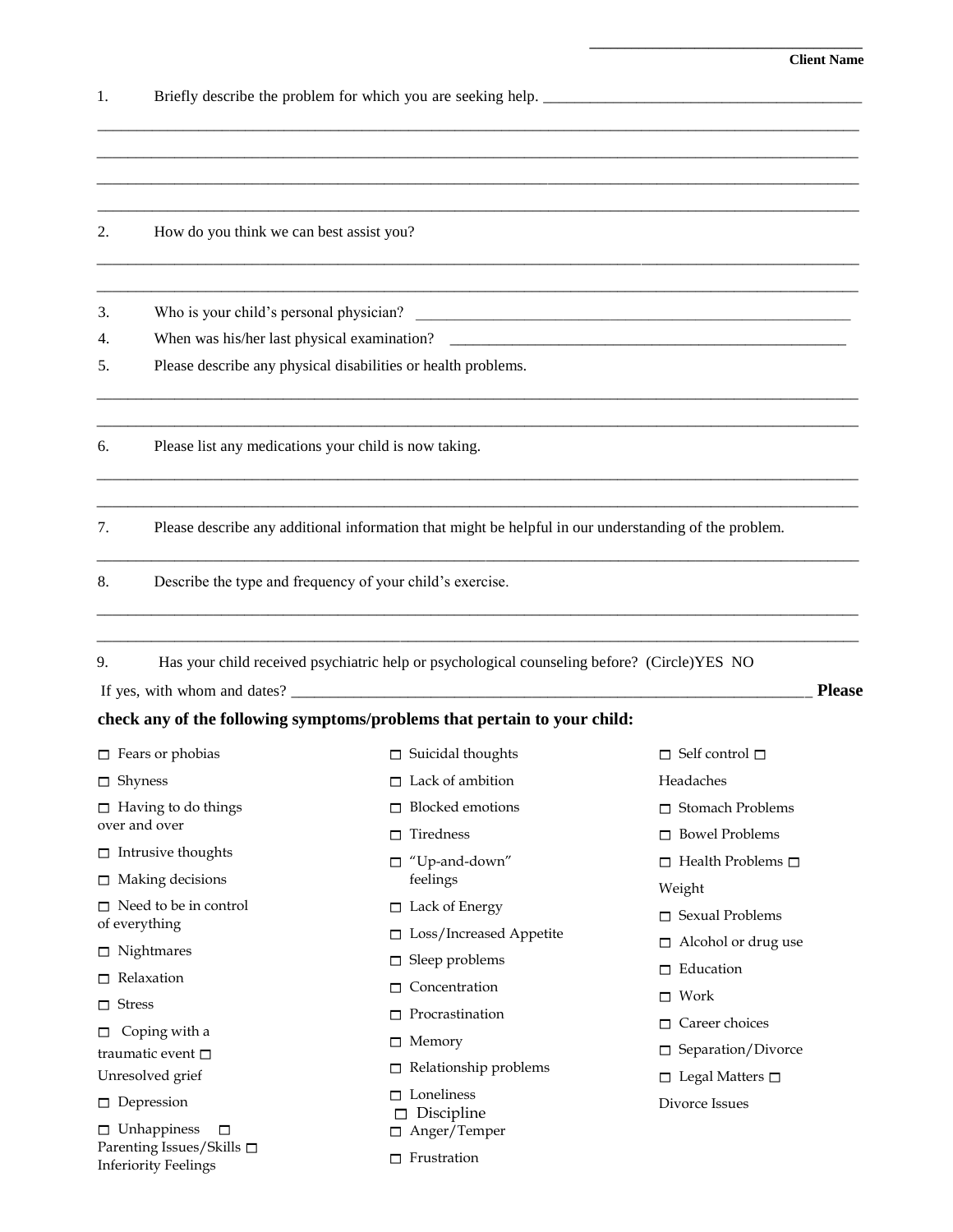# Lisa Hart, LCSW 4823 S. Sheridan Suite 315 Tulsa, OK 74135 (918) 574-2722 Fax :( 918) 574-2782

#### **ADOLESCENT UNDER 18 YEARS**

## *CONSENT FOR TREATMENT AND ACCEPTANCE OF FINANCIAL RESPONSIBILITY*

I acknowledge by affixing my initials next to each of the following points that I have received, read, and understand the Client Information handout.

\_\_\_\_\_\_\_\_\_\_\_ 1) Confidentiality - I am aware that an authorized agent of my insurance carrier or other third party payer may request and be provided with information about the type(s), cost(s), and date(s) of any services or treatments my child receives so that payment may be provided to my therapist.

2) Payment and Billing Policies - I am aware that I am responsible for payment in full for any charges for services provided on my child's behalf unless they are specific services provided under the benefit plans of my insurance and as designated in any contract between my therapist and my insurance company and its lawful delegates.

\_\_\_\_\_\_\_\_\_\_\_ 3) Financial Responsibility - I am aware that I may terminate treatment at any time without consequence, but that I will still be responsible for payment of the services my child has received. I am aware that if I have not paid for services received, my child's treatment may be discontinued and my account turned over for collection.

\_\_\_\_\_\_\_\_\_\_\_ 4) Appointments and Cancellations - I am aware that any cancellations of appointments must be made at **least 24 hours in advance** of the appointment and if I do not cancel or do not show up I will be charged for that appointment.

\_\_\_\_\_\_\_\_\_\_\_\_ 5) Intra-agency Consultation - I am aware that my therapist may consult or share information with other members of the professional staff in the therapeutic office if such consultation can be expected to be helpful in dealing with a problem being discussed in therapy and that those staff may have access to relevant information in my client file. I am also aware that no information about me or my child may be communicated to others outside this therapeutic office without my explicit permission unless such action is required by law.

\_\_\_\_\_\_\_\_\_\_\_ 6) Risks of Psychotherapy - I am aware that the practice of psychotherapy is not an exact science and that predictions of the effects are not precise or guaranteed. I acknowledge that no guarantees have been made to me regarding the results of treatment or procedures provided by the therapist identified below.

\_\_\_\_\_\_\_\_\_\_\_\_ 7) Court Testimony and Custody Evaluations **–** I am aware that therapists make every effort to maintain client confidentiality and therefore do not testify in court regarding custody, divorce action, or other legal matters. I agree not to contact my therapist personally or via my attorney to testify in court. If my therapist is contacted or subpoenaed on my behalf for testimony, I agree to pay all court costs, legal fees, and hourly rates for my therapist's time.

\_\_\_\_\_\_\_\_\_\_\_\_\_ 8) Electronic Communications – Cell phones, faxes, texts, Skype, and email may be used on some occasions. I understand that the use of electronic communication compromises confidentiality.

\_\_\_\_\_\_\_\_\_\_\_\_\_ 9) I do\_\_\_\_\_\_ do not \_\_\_\_\_ have questions about this consent for treatment/financial policy.

I do hereby seek and consent to my child's participation in evaluation and/or treatment with the therapist identified below.

 $\overline{a_1}$  ,  $\overline{a_2}$  ,  $\overline{a_3}$  ,  $\overline{a_4}$  ,  $\overline{a_5}$  ,  $\overline{a_6}$  ,  $\overline{a_7}$  ,  $\overline{a_8}$  ,  $\overline{a_9}$  ,  $\overline{a_9}$  ,  $\overline{a_9}$  ,  $\overline{a_9}$  ,  $\overline{a_9}$  ,  $\overline{a_9}$  ,  $\overline{a_9}$  ,  $\overline{a_9}$  ,  $\overline{a_9}$  ,

 $\overline{a_1}$  ,  $\overline{a_2}$  ,  $\overline{a_3}$  ,  $\overline{a_4}$  ,  $\overline{a_5}$  ,  $\overline{a_6}$  ,  $\overline{a_7}$  ,  $\overline{a_8}$  ,  $\overline{a_9}$  ,  $\overline{a_9}$  ,  $\overline{a_9}$  ,  $\overline{a_9}$  ,  $\overline{a_9}$  ,  $\overline{a_9}$  ,  $\overline{a_9}$  ,  $\overline{a_9}$  ,  $\overline{a_9}$  ,

Name of Adolescent Client\_\_\_\_\_\_\_\_\_\_\_\_\_\_\_\_\_\_\_\_\_\_\_\_\_\_\_\_\_\_\_\_\_\_\_\_\_\_\_\_\_\_\_\_\_\_\_\_\_\_\_\_\_\_\_\_\_\_\_\_\_\_\_\_\_\_\_\_\_\_\_\_\_\_\_

Signature of Adult Responsible Date

**Therapist** Date **Date** Date **Date Date Date**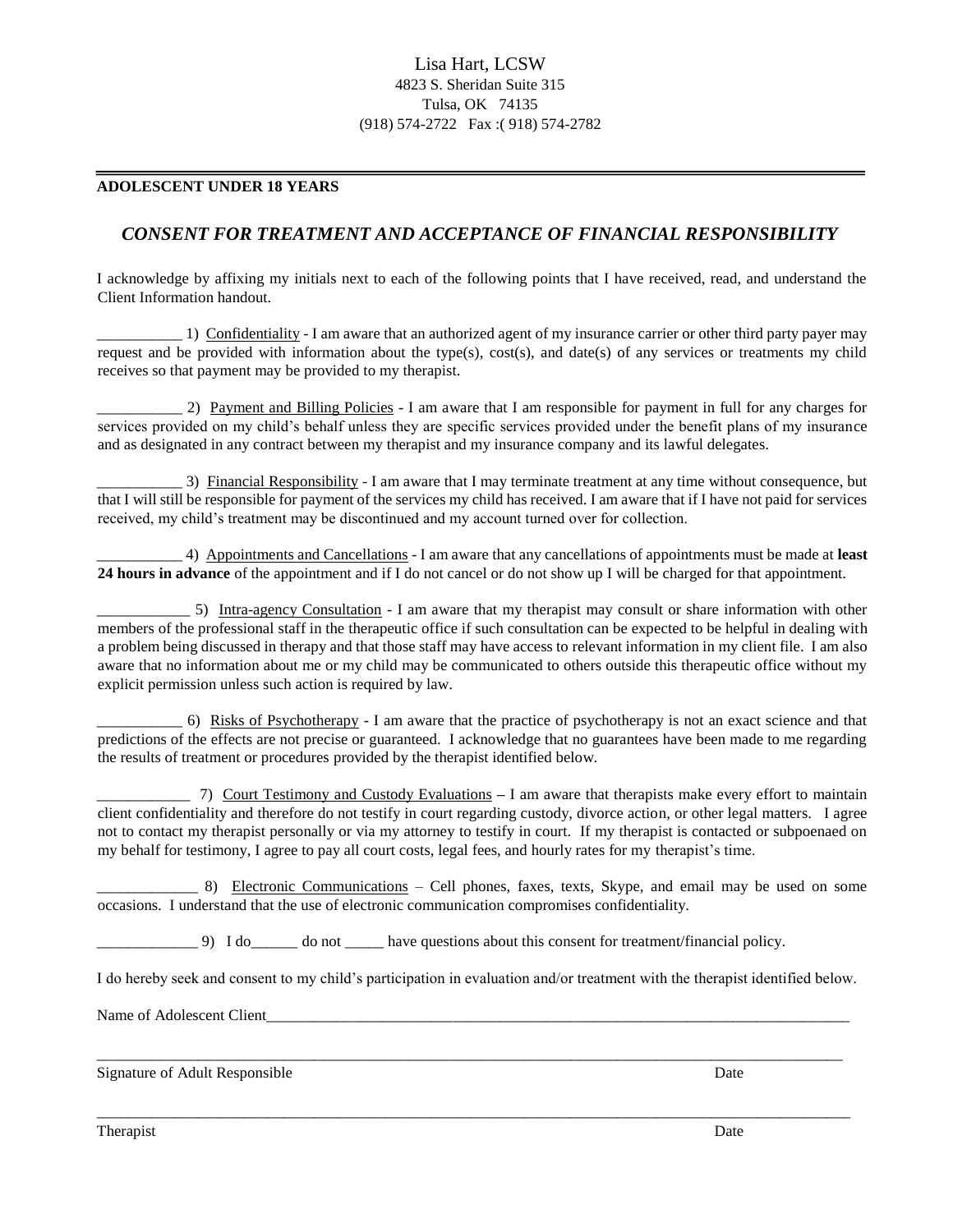# Lisa Hart, LCSW 4823 S. Sheridan Suite 315 Tulsa, OK 74145 (918) 574-2722 Fax :( 918) 574-2782

## **Business Policies**

Our experience has been that counseling and psychotherapy are most effective when expectations regarding fees, billing, insurance, reimbursement, and cancellation policies are understood by all parties in advance. Please review the information below, and feel free to ask if there are any questions.

## **FEES**

Other fees may be charged for specific services such as: hospital visits, consultation with attorneys or other professionals, structured group programs focusing on a particular topic, detailed psychological evaluations completed at the request of a physician or attorney, etc. In some situations, clients may be asked to complete psychological testing instruments. Fees for other test will be communicated in advance and vary according to the nature of the test.

## **Payment**

Fees for services are collected at the time services are provided. Payment may be made by check, cash, Visa or MasterCard. Checks should be made payable to **Lisa Hart, LCSW**. Payment for the non-insured portion of your bill (the "co-pay" or "co-insurance") is due at the time services are provided. In the event fees remain unpaid for an extended period of time services may be discontinued. We reserve the right to retain a collection agency or attorney to collect unpaid fees after termination of therapy.

## **INSURANCE**

Health plans vary widely in their mental health benefits. It is your responsibility to familiarize yourself with the authorization procedures, reimbursement rate, limitations, and specific provisions of your health policy. Keep in mind that even if you have insurance, you are the one who is responsible for payment of your bill. This is true even if the insurance company withdraws authorization for services after the services have been received. We cannot take responsibility for negotiating settlements on any disputes with your insurance company.

#### **CANCELLATIONS AND MISSED APPOINTMENTS**

If you cannot keep an appointment, please notify our office at least 24 hours in advance. **The regular session fee may be charged for appointments missed without notice or cancelled with less than 24 hours notice.** There is no charge for appointments cancelled due to illness or emergency if the office is notified prior to the scheduled appointment time.

My signature below indicates that I have read, that I understand, and that I agree to the business policies outlined above. I agree to assume financial responsibility for the cost of services to me or to the person whose name appears below. I authorize **Lisa Hart, LCSW** to act as my agent in helping me obtain payment from my insurance company (if applicable). I agree to the release of whatever information is necessary for the insurance company to process my claim. Unless I pay in full at the time of each session, I authorize my insurance company to pay benefits directly to **Lisa Hart, LCSW**. I permit a photocopy of this authorization to be used in placed of the original.

| Printed Name of Client: |          |  |
|-------------------------|----------|--|
|                         |          |  |
| Date:                   | Witness: |  |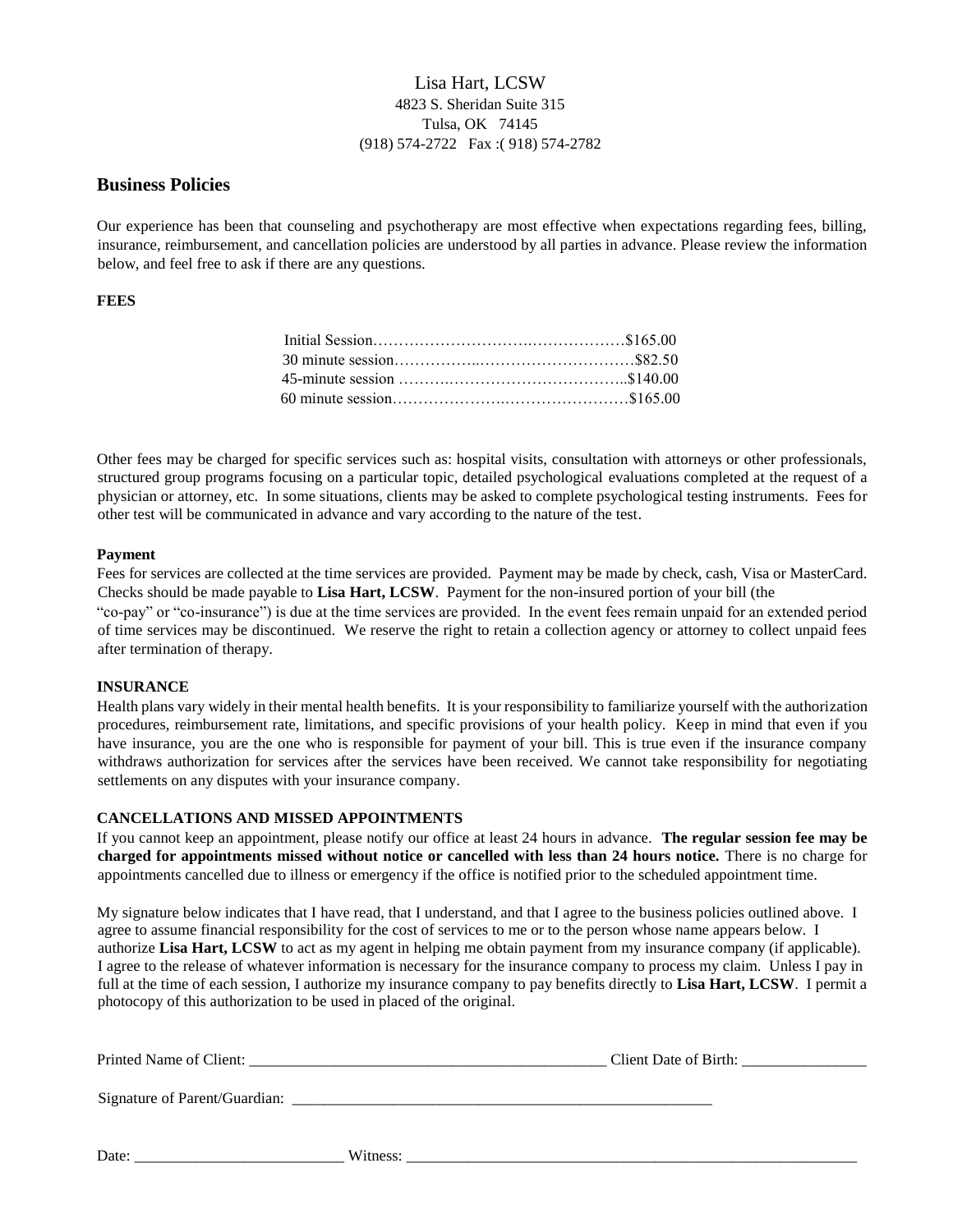## **Lisa Hart, LCSW Notice of Privacy Practices Effective Date**

## *This notice describes how medical information about you may be used and disclosed and how you can get access to this information. Please review this notice carefully.*

Your medical record may contain personal information about your health. This information may identify you and relate to your past, present or future physical or mental health condition and related health care services and is called Protected Health Information (PHI). This Notice of Privacy Practices describes how we may use and disclose your PHI in accordance with applicable law. It also describes your rights regarding how you may gain access to and control your PHI. We are required by law to maintain the privacy of PHI and to provide you with notice of our legal duties and privacy practices with respect to PHI. We are required to abide by the terms of this Notice of Privacy Practices. We reserve the right to change the terms of our Notice of Privacy Practices at any time. Any new Notice of Privacy Practices will be effective for all PHI that we maintain at that time. We will provide you with a copy of the revised Notice of Privacy Practices by posting a copy on our website, sending a copy to you in the mail upon request or providing one to you at your next appointment.

## **How we may use and disclose health care information about you:**

**For Care or Treatment**: Your PHI may be used and disclosed to those who are involved in your care for the purpose of providing, coordinating, or managing your services. This includes consultation with clinical supervisors or other team members. Your authorization is required to disclose PHI to any other care provider not currently involved in your care. *Example: If another physician referred you to us, we may contact that physician to discuss your care. Likewise, if we refer you to another physician, we may contact that physician to discuss your care or they may contact us.* 

**For Payment:** Your PHI may be used and disclosed to any parties that are involved in payment for care or treatment. If you pay for your care or treatment completely out of pocket with no use of any insurance, you may restrict the disclosure of your PHI for payment. *Example: Your payer may require copies of your PHI during the course of a medical record request, chart audit or review.* 

**For Business Operations:** We may use or disclose, as needed, your PHI in order to support our business activities including, but not limited to, quality assessment activities, employee review activities, licensing, and conducting or arranging for other business activities. We may also disclose PHI in the course of providing you with appointment reminders or leaving messages on your phone or at your home about questions you asked or test results. *Example: We may share your PHI with third parties that perform various business activities (e.g., Council on Accreditation or other regulatory or licensing bodies) provided we have a written contract with the business that requires it to safeguard the privacy of your PHI.* 

**Required by Law:** Under the law, we must make disclosures of your PHI available to you upon your request. In addition, we must make disclosures to the Secretary of the Department of Health and Human Services for the purpose of investigating or determining our compliance with the requirements of the Privacy Rule, if so required.

**Without Authorization**: Applicable law and ethical standards permit us to disclose information about you without your authorization only in a limited number of other situations. Examples of some of the types of uses and disclosures that may be made without your authorization are those that are:

- Required by Law, such as the mandatory reporting of child abuse or neglect or mandatory government agency audits or investigations (such as the health department)
- Required by Court Order
- Necessary to prevent or lessen a serious and imminent threat to the health or safety of a person or the public. If information is disclosed to prevent or lessen a serious threat it will be disclosed to a person or persons reasonably able to prevent or lessen the threat, including the target of the threat.

**Verbal Permission:** We may use or disclose your information to family members that are directly involved in your receipt of services with your verbal permission.

**With Authorization**: Uses and disclosures not specifically permitted by applicable law will be made only with your written authorization, which may be revoked. Your explicit authorization is required to release psychotherapy notes and PHI for the purposes of marketing, subsidized treatment communication and for the sale of such information.